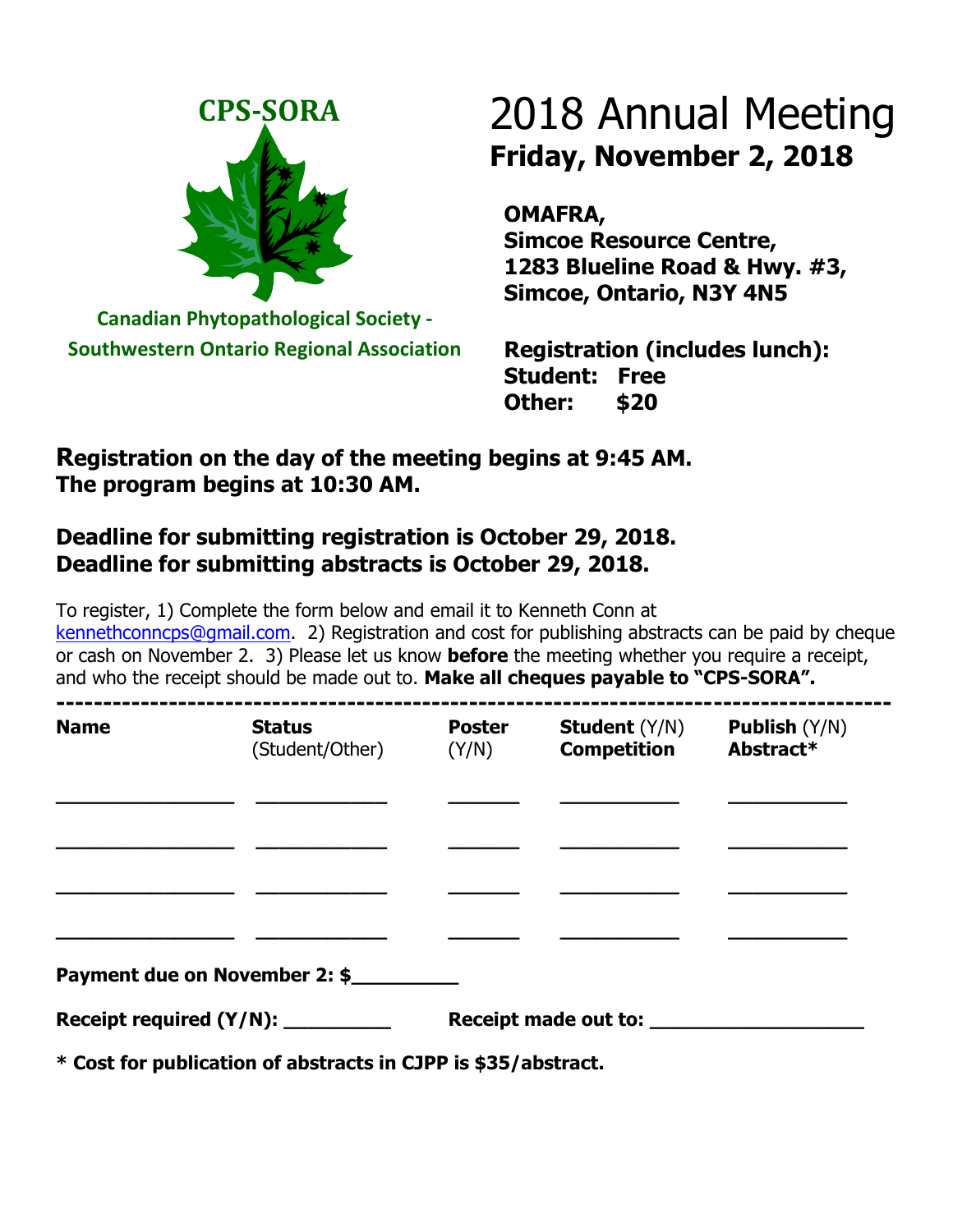#### **Best student poster competition:**

There will be a best student poster competition. If a student wants to compete, please indicate so on the registration form.

#### **Other posters:**

All attendees are welcome to bring posters (either new or presented at other recent meetings). Only new posters can have the abstracts published in CJPP.

#### **Abstract Format and Submission Guidelines**

**Please Note:** Students participating in the best poster competition will have their abstracts compiled into a conference proceedings book which will be made available at the meeting. As well, all abstracts can be published in a future volume of the Canadian Journal of Plant Pathology if the authors wish and pay a \$35 fee/abstract. To ensure that the abstracts have a uniform format for rapid publication, please adhere to the following guidelines for submitting abstracts.

**Software:** Please prepare abstracts using Microsoft Word.

#### **Abstract font**

● Times New Roman font and 12 point preferred

#### **Abstract title**

- in bold, scientific names italicised
- only the first word of the title, proper names, and scientific names have the first letter capitalized

#### **Author names**

• in normal font, initial(s) first, followed by last name, letters capitalized (e.g. A. B. SMITH)

#### **Affiliations**

● in italics and need to include postal address and postal code (no abbreviations except for province or state names)

● first affiliation should be that of the first author. If other authors have different affiliations, those affiliations should start with the author's initials, e.g. (C.B.J.)

#### **Abstract body**

- in normal font with scientific names italicised
- should be no more than 250 words
- abbreviations, nomenclature, symbols for units of measurements, etc. are to conform to the requirements for manuscripts submitted to CJPP (see CJPP instructions to authors)

The following is an example of an abstract. Other examples of abstracts published in CJPP can be found in volume 39(4):540-586(2017). Complete addresses should be given in the format shown below.

#### S**ample Abstract:**

**Impacts of ring nematodes (***Mesocriconema xenoplax***) on self-rooted Merlot and selected rootstocks under Okanagan Valley growing conditions.** R. SMIT, T. A. FORGE, C. KOCH, G. H. NEILSEN AND D. NEILSEN. *Pacific Agri-Food Research Centre* (*PAFRC*)*, Agriculture and Agri-Food Canada* (*AAFC*)*, 6947 Highway 7, Agassiz, BC V0M 1AO, Canada; and* (*G.N., D.N.*) *PAFRC, AAFC, P.O. Box 5000, 4200 Highway 97, Summerland, BC VOH IZO, Canada*

Several species of plant parasitic nematodes, including *Mesocriconema xenoplax* (Raski) Loof & De Grisse have been found in Okanagan Valley vineyards that appear to be declining in productivity and have sparse, often necrotic root systems. Research conducted on relatively fine-textured soils in coastal Oregon and California indicated that *M. xenoplax* can cause significant reductions in grapevine root growth and vigour, but the impact of *M. xenoplax* on grapevines under Okanagan Valley growing conditions is unknown. Our research objectives were to: (1) determine if *M. xenoplax* has detrimental effects on growth of self-rooted vines and three rootstocks growing in a sandy soil typical of many Okanagan Valley vineyards, and (2) determine if application of compost to the root zone of grape affects *M. xenoplax* population densities. In spring 2007, field microplots were fumigated, inoculated with the nematode (control microplots were not inoculated), and planted with self